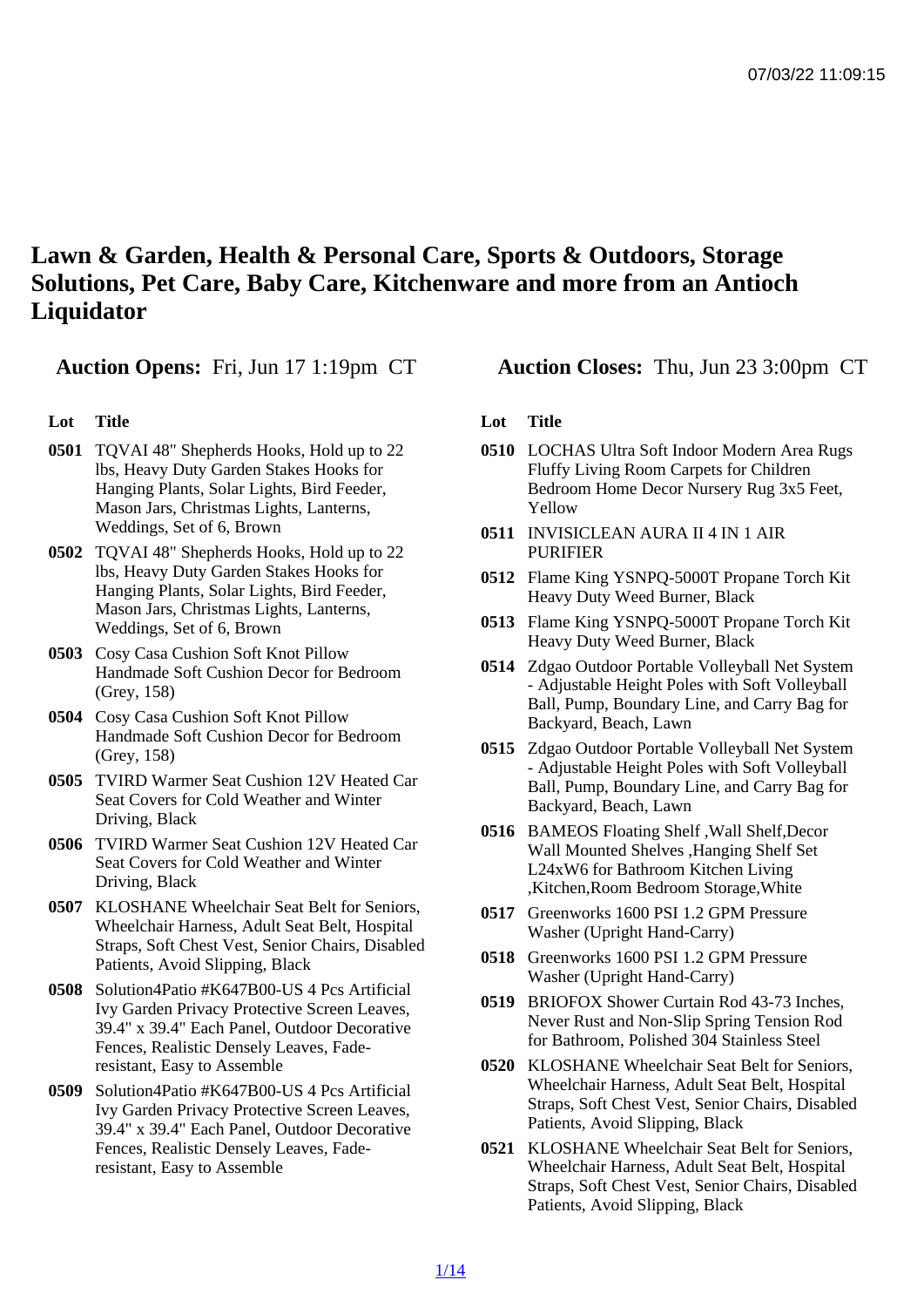- Lot Title
- 0522 KLOSHANE Wheelchair Seat Belt for Seniors, Wheelchair Harness, Adult Seat Belt, Hospital Straps, Soft Chest Vest, Senior Chairs, Disabled Patients, Avoid Slipping, Black
- 0523 Native Instruments Maschine Mk3 Drum **Controller**
- 0524 Phantom Chef 8" and 11" Frying Pan Set | Pure Aluminum Nonstick Frying Pan Set With Easy Clean Ceramic Coating | Soft Touch Stay Cool Handle | PTFE PFOA Lead and Cadmium Free Fry Pan | 2 Piece | Navy
- 0525 Phantom Chef 8" and 11" Frying Pan Set | Pure Aluminum Nonstick Frying Pan Set With Easy Clean Ceramic Coating | Soft Touch Stay Cool Handle | PTFE PFOA Lead and Cadmium Free Fry Pan | 2 Piece | Navy
- 0526 4 New (2 Pairs) Alphasonik AS26 6.5 inch 350 Watts Max 3-Way Car Audio Full Range Coaxial Speakers with Universal Mounting Holes for Easy Installation and Grills Included
- 0527 5 New (2 Pairs) Alphasonik AS26 6.5 inch 350 Watts Max 3-Way Car Audio Full Range Coaxial Speakers with Universal Mounting Holes for Easy Installation and Grills Included
- 0528 Neewer Photo Studio Backdrop Support System, 10ft/3m Wide 7ft/2.1m High Adjustable Background Stand with 4 Crossbars, 6 Backdrop Clamps, 2 Sandbags, and Carrying Bag for Portrait & Studio Photography
- 0529 Tempaper x Genevieve Gorder Chalk Feather Flock Removable Peel and Stick Wallpaper, 20.5 in X 16.5 ft, Made in the USA
- 0530 Tempaper x Genevieve Gorder Chalk Feather Flock Removable Peel and Stick Wallpaper, 20.5 in X 16.5 ft, Made in the USA
- 0531 Castor Oil 64oz | for Hair Health, Eyelashes & Eyebrows | Hexane Free & Cold Pressed | Vegetarian, Non-GMO | By Horbaach
- 0532 Castor Oil 64oz | for Hair Health, Eyelashes & Eyebrows | Hexane Free & Cold Pressed | Vegetarian, Non-GMO | By Horbaach
- 0533 Germ Guardian FLT4825 HEPA GENUINE Air Purifier Replacement Filter B for GermGuardian AC4300BPTCA, AC4900CA, AC4825, AC4825DLX, AC4850PT, CDAP4500BCA, CDAP4500WCA and More, 1-Pack , Gray
- 0534 Germ Guardian FLT4825 HEPA GENUINE Air Purifier Replacement Filter B for GermGuardian AC4300BPTCA, AC4900CA, AC4825, AC4825DLX, AC4850PT, CDAP4500BCA, CDAP4500WCA and More, 1-Pack , Gray
- Lot Title
- 0535 Bingfu 43.3inch 8dBi 915MHz Helium HNT Lora Antenna - 10ft ALSR240 Low Loss Cable - Compatible with Nebra Bobcat 300 Cal-Chip RAK V2 Syncrobit SenseCAP M1 Helium HNT Miner Hotspot LoraWan Gateway
- 0536 Phantom Chef 8" and 11" Frying Pan Set | Pure Aluminum Nonstick Frying Pan Set With Easy Clean Ceramic Coating | Soft Touch Stay Cool Handle | PTFE PFOA Lead and Cadmium Free Fry Pan | 2 Piece | Navy
- 0537 Teal 20"x20" Washed Cotton Velvet Throw Pillow
- 0538 uxcell 4pcs Clear Rigid Tubing 4mm(5/32'') ID x 6mm(1/4'') OD x 1Ft Length Round Plastic Polycarbonate Tube
- 0539 UFO Home 300 Thread Count 100% Yarn-Dyed Cotton Flannel Colorful Plaid Pattern Button Close No Inside Filler 3pc Duvet Cover (Carlson, Full Size)
- 0540 Vornado Element SA Air + Steam Humidifier -
- 0541 EMART Photo Video Studio 10Ft Adjustable Background Stand Backdrop Support System Kit with Carry Bag
- 0542 EMART Photo Video Studio 10Ft Adjustable Background Stand Backdrop Support System Kit with Carry Bag
- 0543 FILA Accessories Yoga Mat Classic Exercise Mat with Carrying Strap Sling for Yoga, Pilates, Stretching & Floor Workouts - 68" L x 24" W x 5mm Thick
- 0544 Tork unwanted smell Resistant Foodservice Cleaning Cloth White Self Dispensing, 1 x 150 Cloths, 192191
- 0545 Diapers Size 5, 148 Count Luvs Triple Leakguards Disposable Baby Diapers, ONE MONTH SUPPLY
- 0546 Custom Fit Reflective Windshield Sun Shade for 2015 2016 2017 2018 2019 2020 2021 2022 Ford Mustang Coupe Convertible, Insulated Window Sunshade Privacy Accessories Blockout UV Reflector Protection
- 0547 SOLIDBACK | Lower Back Pain Relief Treatment Stretcher | Chronic Lumbar Support | Herniated Disc | Sciatica Nerve | Spinal Stenosis | Posture Corrector | Pillow Cushion and Brace Products Alternative
- 0548 SOLIDBACK | Lower Back Pain Relief Treatment Stretcher | Chronic Lumbar Support | Herniated Disc | Sciatica Nerve | Spinal Stenosis | Posture Corrector | Pillow Cushion and Brace Products Alternative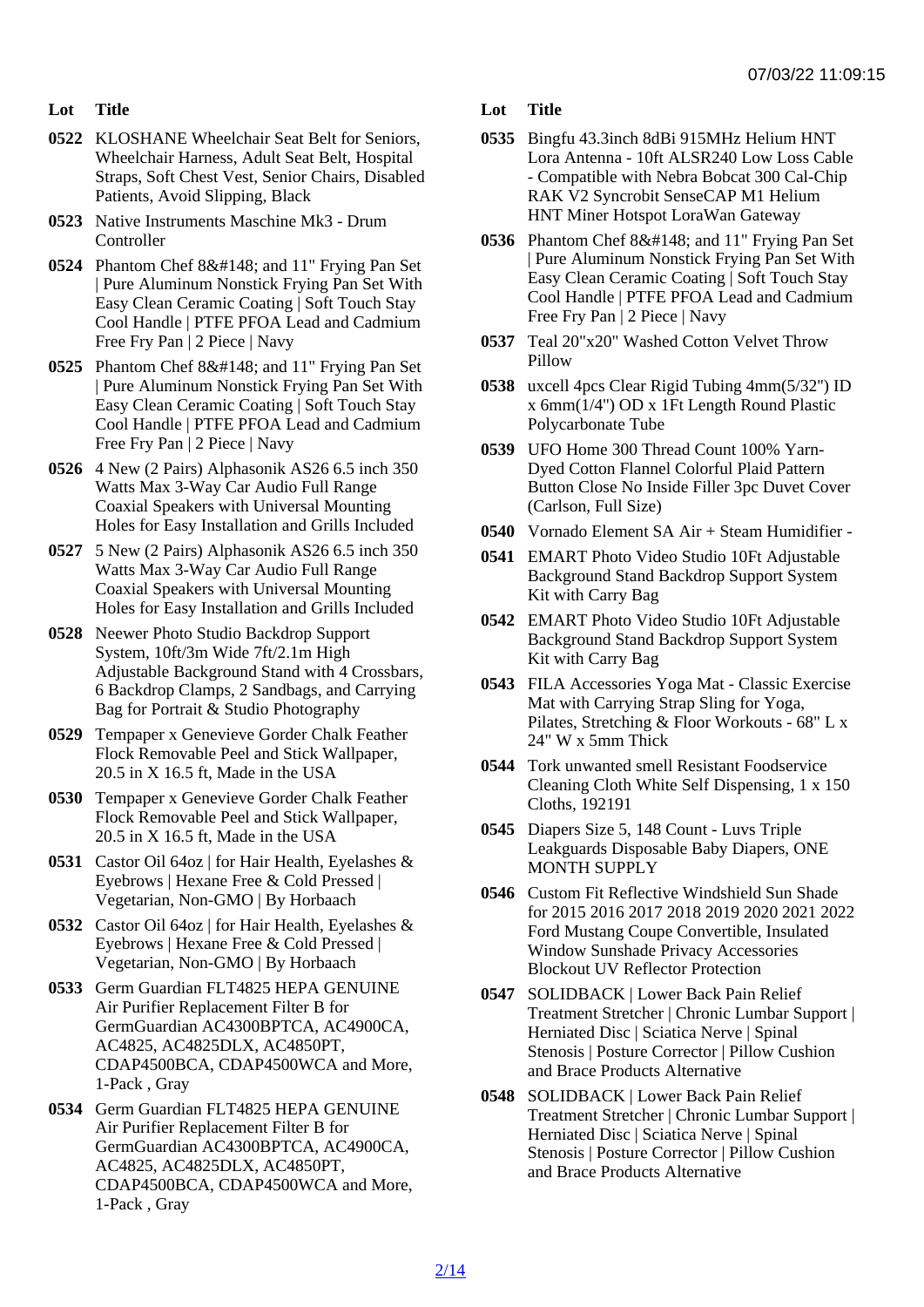- Lot Title
- 0549 Coffee Base Dining Heavy Duty Table Legs,28 Inch High Black Metal Adjustable Bench Legs for A Table,IKEA Modern Industrial by Design Furniture Iron Legs for Desk Bar Height Hairpin Legs for Table
- 0550 Coffee Base Dining Heavy Duty Table Legs,28 Inch High Black Metal Adjustable Bench Legs for A Table,IKEA Modern Industrial by Design Furniture Iron Legs for Desk Bar Height Hairpin Legs for Table
- 0551 Phantom Chef 8" and 11" Frying Pan Set | Pure Aluminum Nonstick Frying Pan Set With Easy Clean Ceramic Coating | Soft Touch Stay Cool Handle | PTFE PFOA Lead and Cadmium Free Fry Pan | 2 Piece | Navy
- 0552 Scotts Turf Builder Grass Seed Kentucky Bluegrass Mix - 3 lb., Use in Full Sun, Light Shade, Fine Bladed Texture, and Medium Drought Resistance, Seeds up to 2,000 sq. ft.
- 0553 Neewer Photo Studio Backdrop Support System, 10ft/3m Wide 7ft/2.1m High Adjustable Background Stand with 4 Crossbars, 6 Backdrop Clamps, 2 Sandbags, and Carrying Bag for Portrait & Studio Photography
- 0554 Melrose Rustic metal and glass decoration for outdoor hanging, porch, terrace, patio, home decoration, lantern, chandelier, bronze (set of 3)
- 0555 PurSteam Steam Mop Cleaner 10-in-1 with Convenient Detachable Handheld Unit, Laminate/Hardwood/Tiles/Carpet Kitchen - Garment - Clothes - Pet Friendly Steamer Whole House Multipurpose Use
- 0556 Reylo 21 inch extendable suitcase for travel luggage with USB charging port, TSA 8 silent lock Spinner wheels side handle ( lug21a-gray)
- 0557 RelaxBlanket- Blanket with weight for home. Dark Grey (80x90in 25lbs)
- 0558 Joligrace Rolling Makeup Train Case, Travel Cosmetic Organizer Storage Bag with 5 Toiletry Bags, Black
- 0559 VornadoElement SA Air + Steam Humidifier with auto-recharge notification, 0.75 gallon capacity, no requirements required
- 0560 Kids/Adult Scooter with 3 Seconds Easy-Folding System, 220lb Folding Adjustable Scooter with Foot Brake and 200mm Large Wheels
- 0561 24'' x 50' 1inch Hardware Cloth 16 Gauge Black Vinyl Coated Welded Fence Mesh for Home and Garden Fence and Home Improvement Project (24'' x 50')
- Lot Title
- 0562 Vornado Element SA Air + Steam Humidifier **NEW**
- 0563 Scott Kitchen Paper Towels (41482) 20 Rolls/ 128 Sheets Per Roll
- 0564 Large Transparent Clear Dome See Through Umbrella with White Handle
- 0565 Large Transparent Clear Dome See Through Umbrella with White Handle
- 0566 " Set Of 6" Closetmaid Cubeicals Fabric Drawer 10.5 X 10.5 X 11in (Pink)
- 0567 CLOSETMAID Emerson Fabric Drawer 1137 Light Blue 11" H x 10.5" W x 10.5 D
- 0568 Scotts Turf Builder Grass Seed Kentucky Bluegrass Mix - 3 lb., Use in Full Sun, Light Shade, Fine Bladed Texture, and Medium Drought Resistance, Seeds up to 2,000 sq. ft.
- 0569 Scotts Turf Builder Grass Seed Kentucky Bluegrass Mix - 3 lb., Use in Full Sun, Light Shade, Fine Bladed Texture, and Medium Drought Resistance, Seeds up to 2,000 sq. ft.
- 0570 GIANT FAMILY POOL 305CM X 183 X 60CM (10ft)
- 0571 Zukvye Bike Stand Vertical
- 0572 Zukvye Bike Stand Vertical
- 0573 GIANT FAMILY POOL 305CM X 183 X 60CM (10ft)
- 0574 Custom Fit Reflective Windshield Sun Shade for 2015 2016 2017 2018 2019 2020 2021 2022 Ford Mustang Coupe Convertible, Insulated Window Sunshade Privacy Accessories Blockout UV Reflector Protection
- 0575 Amazon Basics Leatherette and Suede 15? Steering Wheel Cover and Seatbelt Pads, Gray
- 0576 Amazon Basics Leatherette and Suede 15? Steering Wheel Cover and Seatbelt Pads, Gray
- 0577 FILA Accessories Yoga Mat Classic Exercise Mat with Carrying Strap Sling for Yoga, Pilates, Stretching & Floor Workouts - 68" L x 24" W x 5mm Thick
- 0578 Spray Mop for Floor Cleaning, Floor Mop with a Refillable Spray Bottle and 3 Washable Pads & 1 Scraper? Flat Mop for Home Kitchen Hardwood Laminate Wood Ceramic Tiles Floor Cleaning (Upgrade)
- 0579 Spray Mop for Floor Cleaning, Floor Mop with a Refillable Spray Bottle and 3 Washable Pads & 1 Scraper? Flat Mop for Home Kitchen Hardwood Laminate Wood Ceramic Tiles Floor Cleaning (Upgrade)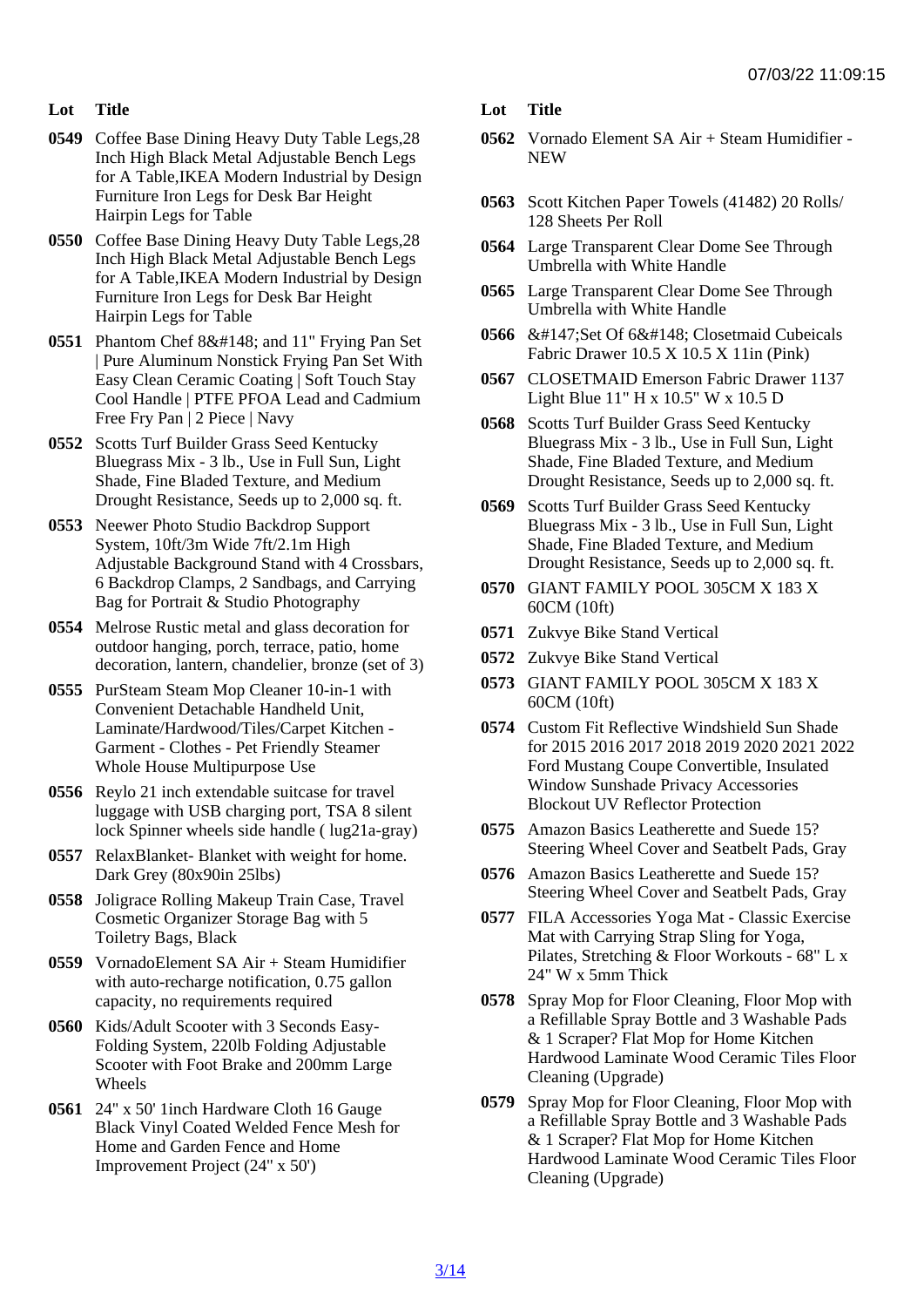- Lot Title
- 0580 Scotts Turf Builder Grass Seed Kentucky Bluegrass Mix - 3 lb., Use in Full Sun, Light Shade, Fine Bladed Texture, and Medium Drought Resistance, Seeds up to 2,000 sq. ft.
- 0581 Phantoscope 18 x 18 Pillow Inserts, Set of 4 Hypoallergenic Square Form Decorative Throw Pillow Inserts, Made in USA Couch Bed Pillows - 18 inches
- 0582 Youngever 3 Pack Empty Spray Bottles, Spray Bottles for Cleaning Solutions, All - Purpose with Clear Finish, Pressurized Sprayer, Adjustable Nozzle, Printed Measurements and Checkbox (24 Ounce) (2 Pack)
- 0583 EXQ Home Quilt Set Full Queen Size Black and White , 3 Piece,Lightweight Microfiber Soft Coverlet Modern Style Squares Pattern Bedspread Set for All Season(1 Quilt,2 Pillow Shams)
- 0584 Mountalk 3 Wheel Scooters for Kids, Kick Scooter 2-8 Years Old, Boys and Girls Toddler Scooter 2 in 1 with Seat/Light Up Wheels, Mini Scooter for Children,Ride On Toys (Purple)
- 0585 Mountalk 3 Wheel Scooters for Kids, Kick Scooter 2-8 Years Old, Boys and Girls Toddler Scooter 2 in 1 with Seat/Light Up Wheels, Mini Scooter for Children,Ride On Toys (Purple)
- 0586 Comfort Zone 5,000-Watt Deluxe Utility Wall Mount Heater
- 0587 Mattress Topper Twin, 5-Zone Lavender Memory Foam Mattress Topper for Single Bed, Pressure Relief Bed Topper with Washable Bamboo Cover, 3 Inch
- 0588 Electric Heater -1500 W, Wall Mounted Patio With Remote Control
- 0589 Angel Shield Toilet Seat Molded Wood with Quiet Close Easy Clean Quick-Release Hinges Covering(Elongated,Wood Brown)
- 0590 Plaster-in Trimless LED Aluminum Channel 6- Pack 1m/3.3ft with Flange for LED Strip Installation, Drywall Aluminum Profile with Clip-in Diffuser and End Caps
- 0591 Kempf Natural Coco Coir Doormat, 24-Inch by 60-Inch, 1" Thick Low Clearance
- 0592 Modern Golden Small Trash Can Wastebasket, Garbage Container Bin for Bathrooms, Powder Rooms, Kitchens, Home Offices - Durable Ceramics - Round
- 0593 TQVAI 35" Shepherds Hooks, Hold up to 22 lbs, Heavy Duty Garden Stakes Hooks for Hanging Plants, Solar Lights, Bird Feeder, Mason Jars, Christmas Lights, Lanterns, Weddings, Set of 6, White
- Lot Title
- 0594 20inch Lovely Reborndoll
- 0595 20inch Lovely Reborndoll
- 0596 Husky Liners X-act Contour Series | Front Floor Liners - Black | 53481 | Fits 2015-2021 Ford Transit-150/250/350/HD 2 Pcs
- 0597 TQVAI 35" Shepherds Hooks, Hold up to 22 lbs, Heavy Duty Garden Stakes Hooks for Hanging Plants, Solar Lights, Bird Feeder, Mason Jars, Christmas Lights, Lanterns, Weddings, Set of 6, White
- 0598 Youngever 3 Pack Empty Spray Bottles, Spray Bottles for Cleaning Solutions, All - Purpose with Clear Finish, Pressurized Sprayer, Adjustable Nozzle, Printed Measurements and Checkbox (24 Ounce) (2 Pack)
- 0599 Rose Bear Teddy Bear Best Women Gifts for mom Gifts Girlfriend Birthday Gifts Valentines Anniversary Mothers Day Unique Ideas Gifts for Her, Rose Teddy Bear Flower Bear Artificial Roses Flowers (red) (2 Pack)
- 0600 Rose Bear Teddy Bear Best Women Gifts for mom Gifts Girlfriend Birthday Gifts Valentines Anniversary Mothers Day Unique Ideas Gifts for Her, Rose Teddy Bear Flower Bear Artificial Roses Flowers (red)
- 0601 Homech Humidifiers 4L Cool Mist Quiet Ultrasonic Top Fill Air Humidifier with AI Mode 3 Mist Level Adjustable 12H Timer Sleep Mode Smart Air Humidifier, White
- 0602 Homech Humidifiers 4L Cool Mist Quiet Ultrasonic Top Fill Air Humidifier with AI Mode 3 Mist Level Adjustable 12H Timer Sleep Mode Smart Air Humidifier, White
- 0603 Star Wars: The Last Jedi BladeBuilders Kylo Ren Extendable Lightsaber
- 0604 Prominence Home Fairendale Bathroom vanity lamp with 3 soft golden lights with transparent glass
- 0605 Prominence Home Fairendale Bathroom vanity lamp with 3 soft golden lights with transparent glass
- 0606 Monoprice Large Multimedia Desktop Stand Black Glass Stand & Riser, Laptop Stand, Desktop TV Stand, Dual Monitors w/Height Adjustable Legs - Workstream Collection 30x11"
- 0607 Monoprice Large Multimedia Desktop Stand Black Glass Stand & Riser, Laptop Stand, Desktop TV Stand, Dual Monitors w/Height Adjustable Legs - Workstream Collection 30x11"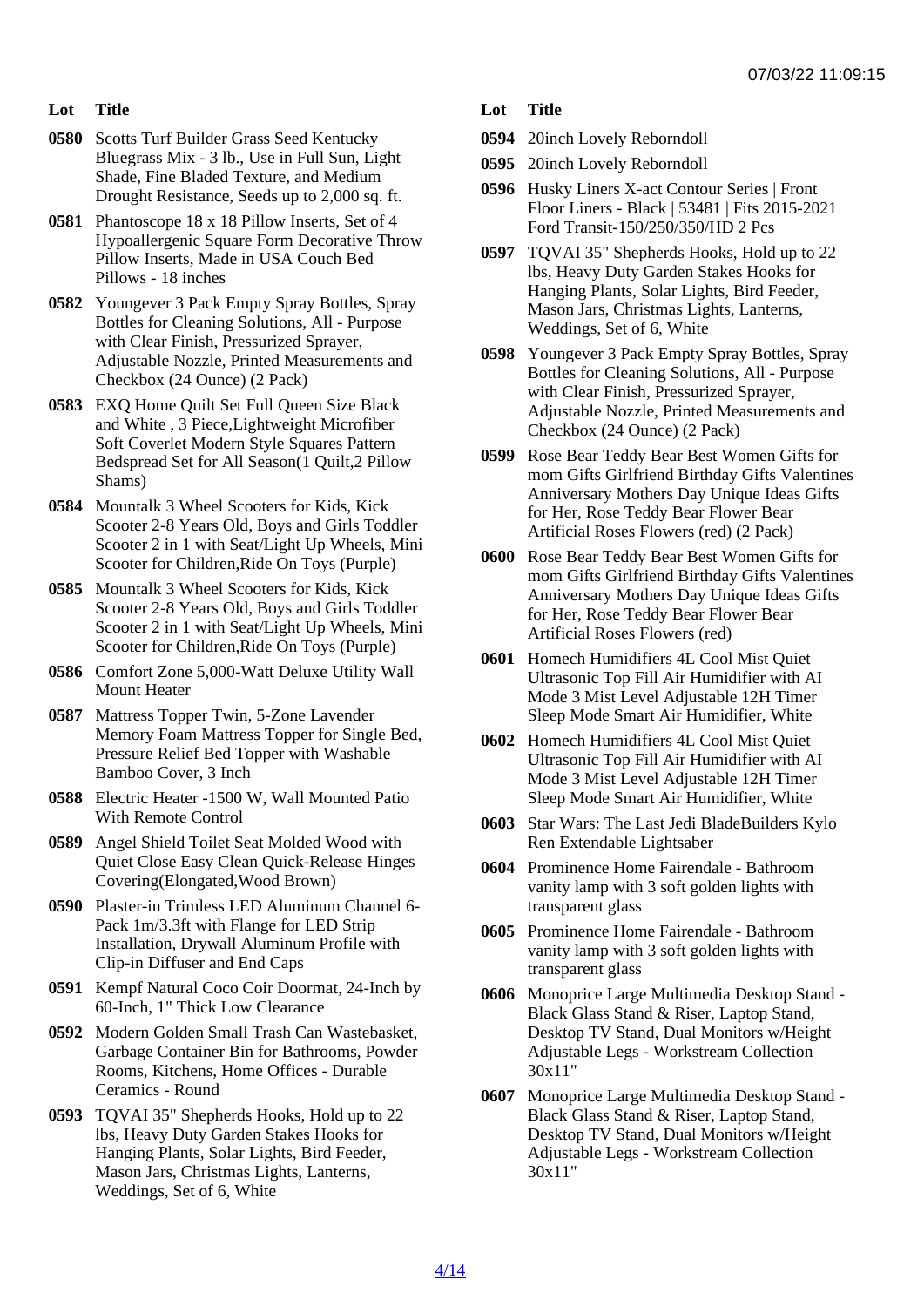- Lot Title
- 0608 FILA Accessories Yoga Mat Classic Exercise Mat with Carrying Strap Sling for Yoga, Pilates, Stretching & Floor Workouts - 68" L x 24" W x 5mm Thick
- 0609 FILA Accessories Yoga Mat Classic Exercise Mat with Carrying Strap Sling for Yoga, Pilates, Stretching & Floor Workouts - 68" L x 24" W x 5mm Thick
- 0610 Softlife Fluffy Faux Fur Sheepskin Rugs Luxurious Wool Area Rug for Kids Room Bedroom Bedside Living Room Office Home Decor Carpet ( 4ft x 6ft, White-Grey Tip )
- 0611 WOPET Automatic Pet Feeder Food Dispenser for Cats and Dogs– Features: Distribution Alarms, Portion Control, Voice Recorder, & Programmable Timer for up to 4 Meals per Day
- 0612 mDesign Hyacinth Home Storage Basket for Cube Furniture, 4 Pack
- 0613 TQVAI 48" Shepherds Hooks, Hold up to 22 lbs, Heavy Duty Garden Stakes Hooks for Hanging Plants, Solar Lights, Bird Feeder, Mason Jars, Christmas Lights, Lanterns, Weddings, Set of 6, White
- 0614 TQVAI 48" Shepherds Hooks, Hold up to 22 lbs, Heavy Duty Garden Stakes Hooks for Hanging Plants, Solar Lights, Bird Feeder, Mason Jars, Christmas Lights, Lanterns, Weddings, Set of 6, White
- 0615 Little Tikes Princess Cozy Coupe (Magenta) For Girls and Boys Ages 1 Year + (Pink), Parts Unverified
- 0616 Chef's Star 16 Oz Glass Water Bottles, Glass Drinking Bottle with Protection
- 0617 Chef's Star 16 Oz Glass Water Bottles, Glass Drinking Bottle with Protection
- 0618 Vera Wang | Charcoal Vines Collection | Duvet Cover - Cool and Crisp, 100% Organic Cotton in a Percale Weave, Reversible with Button Enclosures & Corner Ties, King, White In Grey.
- 0619 Star Wars: The Last Jedi BladeBuilders Kylo Ren Extendable Lightsaber
- 0620 18 x 26 Inch Plastic Tray White Set Of 2
- 0621 18 x 26 Inch Plastic Tray White Set Of 2
- 0622 Kicksy Scooter for Kids Ages 3-12. Light & Sturdy 3 Wheel Adjustable Height for Toddler Boys & Girls. Lightup LED Wheels. Age 3+ for Indoor & Outdoor Play. Best Toy & Kids Gift, Anti-Slip Deck Cruise
- Lot Title
- 0623 Kicksy Scooter for Kids Ages 3-12. Light & Sturdy 3 Wheel Adjustable Height for Toddler Boys & Girls. Lightup LED Wheels. Age 3+ for Indoor & Outdoor Play. Best Toy & Kids Gift, Anti-Slip Deck Cruise
- 0624 HOMBYS King Size Fluffy Feather and Down Comforter, 106x90 Inches White All Season Duvet Insert, 100% Cotton Cover Down Proof Bedding Comforter with 8 Corner Tabs, 65oz Fill Weight
- 0625 [24 ounces, 50-pack] Eco-friendly compostable cups and drinking lids without straw, make smoothies directly in biodegradable cups, compatible with friends mix adapter
- 0626 [24 ounces, 50-pack] Eco-friendly compostable cups and drinking lids without straw, make smoothies directly in biodegradable cups, compatible with friends mix adapter
- 0627 Ibnotuiy Shampoo Portable Height Adjustable Bowl Shampoo Basin Hairdresser Mobile Salon Shampoo Bowls with Drain Hose and Bucket
- 0628 Doingart 6.8ft (2M) White Round Metal Wedding Arch,Circle Balloon Arch Stand for Garden, Yard, Wedding, Bridal, Indoor Outdoor Party Decoration (Does not Include Decorative Bouquets, Balloons, etc.)
- 0629 AITTA Dresser with 8 Drawers, Fabric Storage Chest with Metal Frame for Bedroom, Hallway, Entryway, Closets Organizer- Grey
- 0630 Bits and Pieces 1500 Piece Puzzle Size Table Easel, Adjustable Table - Puzzle Accessories - Puzzle Table - 351/4 x 261/4 x 2 inches
- 0631 Leather Desk Pad Protector Mouse Pad Office Desk Mat Crazy Horse Leather Desk Blotter Laptop Desk Pad Waterproof Desk Writing Pad for Office and Home
- 0632 Harbinger Hexcore Weight Lifting and Workout Belt, Competition Size (Men's & Women's) Small
- 0633 Harbinger Hexcore Weight Lifting and Workout Belt, Competition Size (Men's & Women's) Small
- 0634 Kids Art Easel Whiteboard&Chalkboard Double Sided Easel, 29.5inch-44inch Height Adjustable & 360° Rotating
- 0635 Kids Art Easel Whiteboard&Chalkboard Double Sided Easel, 29.5inch-44inch Height Adjustable & 360° Rotating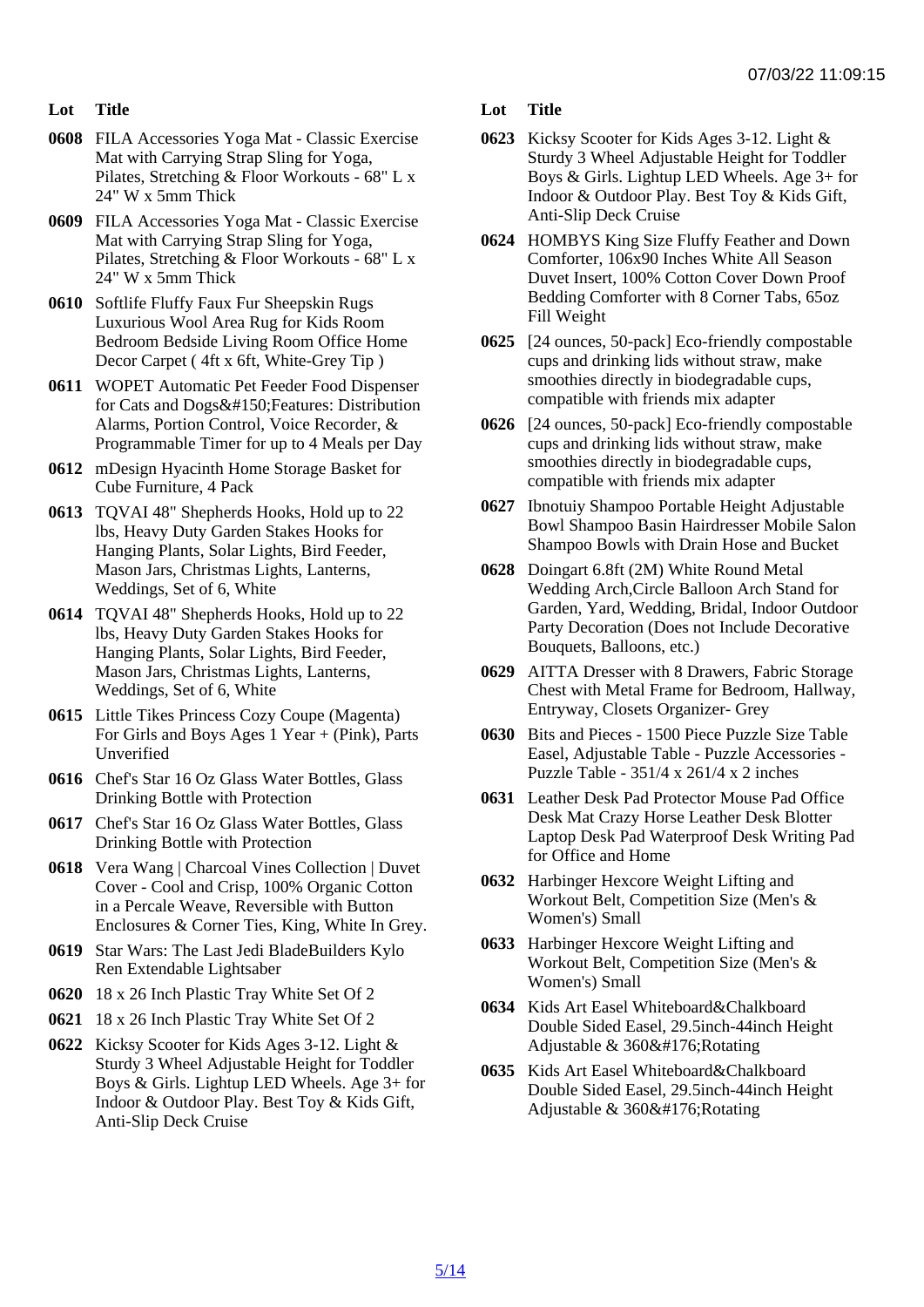- Lot Title
- 0636 Green Screen Chair, 56in/142cm Portable Green Screen Chair, Portable Webcam Background, 4.65ft Green Background Screen Portable, Chroma Key Green for Video Chats, Zoom, Green Screen Video Backdrop.
- 0637 JKING Electric Skateboard Electric Longboard with Remote Control Electric Skateboard,900W Hub-Motor ,26 MPH Top Speed?21.8 Miles Range,3 Speed Adjustment?Max Load 330 Lbs,
- 0638 MOSADE 5.2FT Artificial Bird of Paradise Plant,Tall Fake Tropical Palm Tree with Woven Seagrass Basket, Realistic Faux Tree,10 Detachable Trunks Silk Plants for Modern Home Décor Indoor Office
- 0639 K?lbs Bed Wedge Pillow with Memory Foam Top | Stylish Chic Jacquard Cover | W...
- 0640 EMART Photo Video Studio 10 x 10ft Heavy Duty Background Stand Backdrop Support System Kit with Carry Bag for Photography. Parts Unverified
- 0641 ATEPA Ultralight Folding Camping Backpacking Cot Bed for Adult (4.4 lbs), Portable Lightweight Foldable Sleeping Cot with Side Pocket for Travel, Office Nap,Hiking, Support 265 lbs. Parts Unverified
- 0642 EASELAND All Season Oversized Queen Soft Quilted Down Alternative Comforter Reversible Duvet Insert with Corner Tabs,Winter Summer Warm Fluffy,Navy,98x98 inches
- 0643 BEAU JARDIN Folding Beach Wagon Cart with Brake Free Standing Collapsible Utility Camping Grocery Canvas Fabric Portable Rolling Buggies Outdoor Garden Sport HeavyDuty Shopping Cart Push Green BG236
- 0644 Wedge pillow for extra wide or extra large bed (31 inches x 33 inches); memory foam top and jacquard cover; wedge pillow for sleeping, special for GERD acid reflux
- 0645 Ultrahaus 4ft Firewood Rack Outdoor with Oxford Fabric Cover Set, Weather Resistant Fireplace Wood Rack for Firewood with Cover **Outdoor**
- 0646 BISSELL® CrossWave® All-in-One Multi-Surface Wet Dry Vac 1785, 2210, 2211 series, White
- 0647 67" Free Standing Metal Coat Rack with Stable Marble Base,Golden Paint Finish
- 0648 67" Free Standing Metal Coat Rack with Stable Marble Base,Golden Paint Finish

Lot Title

- 0649 ProsourceFit 1/2-inch puzzle workout mat, interlocking EVA foam tiles, protective floor for gym equipment, and workout cushion (144 square feet) Black
- 0650 Comfort Zone 10,000 Watt INDUSTRIAL Ceiling-Mounted Fan Heater w/ Remote CZ260ER
- 0651 Artify 67-inch double-level easel, height adjustable from 22 to 67 inches, 3 in 1, for painting and displaying with a carrying bag, 3 pack
- 0652 AmazonFresh 80 Ct. K-Cups, Colombia Medium Roast, Keurig K-Cup Brewer Compatible
- 0653 Sierra Designs 2 Person Air Bed With Pump
- 0654 Sierra Designs 2 Person Air Bed With Pump
- 0655 Greenstell Laundry Hamper with Lid, 60L Clothes Hamper with 2 Removable Liner Bags & 2 Mesh Laundry Bags, Handwoven Synthetic Rattan Laundry Basket for Clothes, Toys in Bathroom, Bedroom Brown
- 0656 LUBURS Kitchen Island Lighting, Farmhouse Linear Chandelier, Black Lantern Foyer Lighting Chandeliers, Vintage Pendant Ceiling Lamp for Dining Room Kitchen Living Room Farmhouse (1-Light)
- 0657 Mainstays 31" 3-Shelf Bookcase with Adjustable Shelves, Espresso
- 0658 Bed Bug Interceptors 8 Pack | Bed Bug Blocker (Pro) Interceptor Traps (Black) | Insect Trap, Monitor, and Detector for Bed Legs
- 0659 DEGELER Extra Long Dress Garment Bag for traveling with wedding dress & long gowns; carry-on luggage for Women
- 0660 Ninja Foodi 14-in-1, 6.5-QT Pressure Cooker Steam Fryer with SmartLid - Stainless/Black
- 0661 Luna Bronze LED Floor Lamp
- 0662 Oakmont Zero Gravity Chairs Patio Set with Pillow and Cup Holder Patio Furniture Outdoor Adjustable Dining Reclining Folding Chairs for Pool Side Outdoor Yard Beach
- 0663 GINGPIN 5 Car Seat Covers Black and Red Leather Car Seat Covers Full Seat
- 0664 ProsourceFit Puzzle Exercise Mat ݔ EVA Foam Interlocking Tiles Protective Flooring for Gym Equipment and Cushion for **Workouts**
- 0665 Lifetime 80251 Adjustable Folding Laptop Table TV Tray, 26 Inch, White Granite
- 0666 Flash Furniture Kids Colorful 5 Piece Folding Table and Chair Set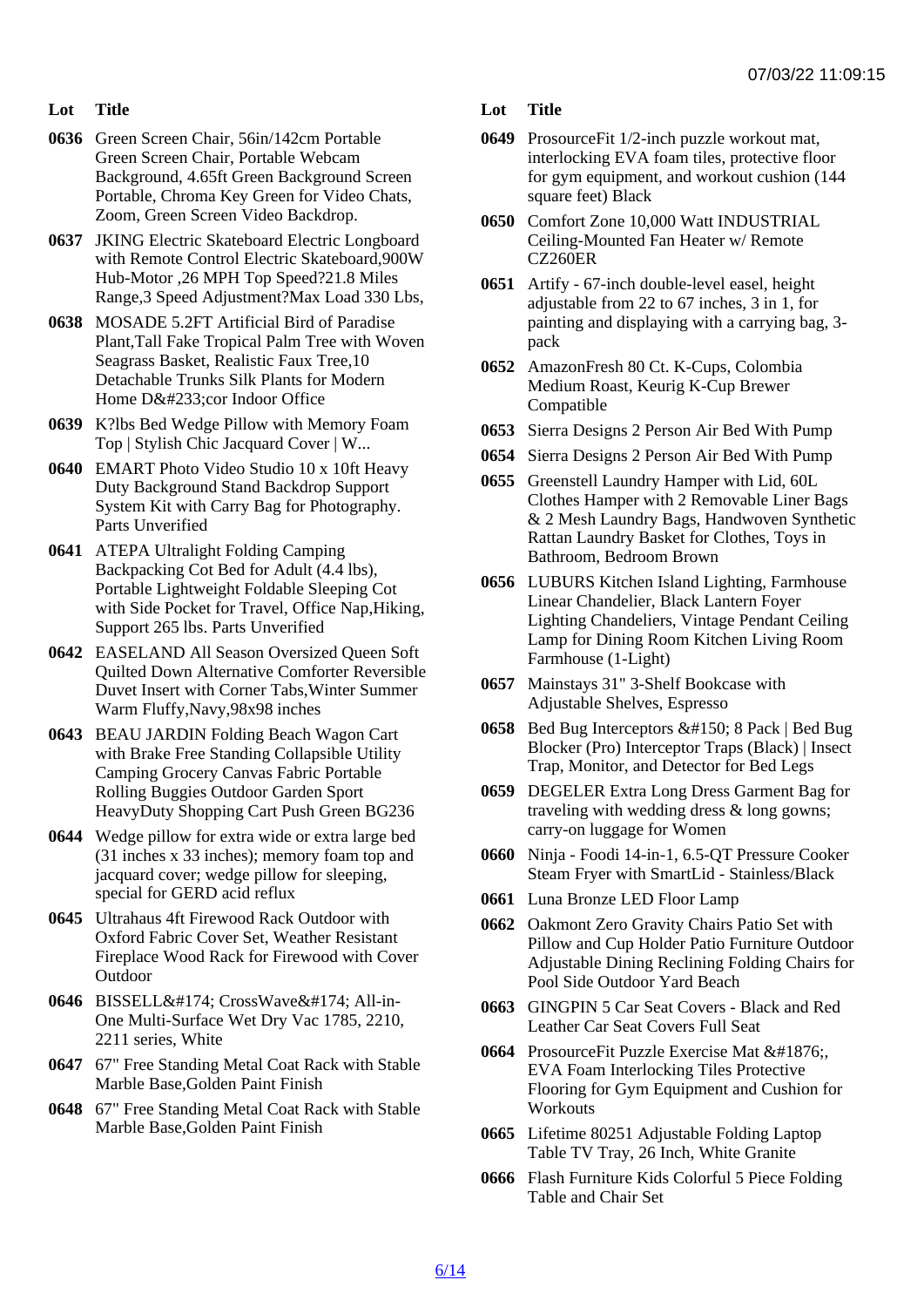- Lot Title
- 0667 Large Capacity Dish Rack Silver And Black
- 0668 Ontel Handy Heater Heatwave Parabolic Space Heater with Ceramic Heating Technology
- 0669 Monyus Folding Hand Truck with 2 Brake Wheels, 330 lbs Heavy Duty Luggage Cart, 7 Wheels Hand Truck Dolly Foldable with Stretchable Base, Utility Cart for Luggage, Travel Shopping Moving Office Use
- 0670 11.0 in diameter LMS balloon glass pendant lamp, round pendant lighting pendant, adjustable cord for kitchen island, LMS-048
- 0671 Remote Control car,2.4GHz Electric Race Stunt Car, Double Sided 360° Rolling Rotating Rotation, LED Headlights RC 4WD High Speed Off Road for 3 4 5 6 7 8-12 Year Old Boy Toys (Blue)
- 0672 Curling Iron 1/2 Inch, Small Curling Wand for Long & Short Hair, Ceramic Barrel Hair Curler Include Glove(Blue)
- 0673 Hilax Centrifugal Juicer Machine with Wide 3" Feed Chute Silver OPEN BOX
- 0674 HARNY Refreshing 400-thread cotton mattress cover, breathable, padded, with pocket 8 to 21 inches deep (Calking, dark gray)
- 0675 Hikole Children's Scooter with LED Light Wheels, Height Adjustable Scooters for Boys and Girls, Rear Fender, 5 Pounds, Lightweight and Foldable for Kids, 110Lb Weight Capacity
- 0676 Depend Men's Night Defense Underwear, Overnight, Disposable, Large, 28 Units (2 Packs of 14)
- 0677 Depend Men's Night Defense Underwear, Overnight, Disposable, Large, 28 Units (2 Packs of 14)
- 0678 DoreenBow Arm Rest Dog Car Seat,Dog Booster Car Seat,Washable Travel Bags for Small Dogs,Pet Car Console Seat Travel Carrier Cage for Cars,Dog Beds
- 0679 Holikme 20Piece Drill Brush Attachments Set, Scrub Pads & Sponge, Buffing Pads, Power Scrubber Brush with Extend Long Attachment, Car Polishing Pad Kit
- 0680 Modern Flower Canvas Pictures Red Rose Paintings 5 pieces HD Photo Prints Home Decor Framed Floral Wall Art for Living Room (20x40 Inch)
- 0681 HEETA Potty Chair for Boys Girls Kids Toddler, Non Slip Potty Training Toilet with Lid and Removable Container, Easy Clean (Pink)
- Lot Title
- 0682 WiiSHAM Skateboards for Beginners,31\*8 inches Complete Skateboards for Kids,Boys,Girls and Adults,7 Layer Maple Wood,Double Kick Deck Concave Standard and Tricks Skateboard
- 0683 HUANUO Keyboard Tray 27" Large Size, Keyboard Tray Under Desk with C Clamp, Computer Keyboard Stand Slide Pull Out, No Screw into Desk, for Home or Office
- 0684 Depend Night Defense Incontinence Underwear for Men, Overnight, Disposable, Large, 28 Count (2 Packs of 14)
- 0685 mDesign Stackable Plastic Food Storage Organizer Bin Basket with Open Front for Household Kitchen Cabinets, Pantry, Offices, Closets, Bedrooms, Bathrooms - 7.7" Wide, 4 Pack - Clear
- 0686 Neewer 60x70cm T-Shape Backdrop Support Stand: 15-27.6 inches Height Adjustable Tripod Stand and 24 inches Width Crossbar with 2 Packs Heavy Duty Background Clamps for Photo Studio or Video Photograph
- 0687 Power Legs Vibration Plate Foot Massager Platform with Rotating Acupressure Heads Multi Setting Electric Foot Massager with Remote Control
- 0688 LOFTEK Large Nursery Night Light Ball, 16 inch 16 Colors Change Floating Light with Remote Control, Rechargeable and Waterproof Night Lights, UL Listed Adapter, for Home Decor Study Area, Living Room
- 0689 mDesign Plastic Can Organizer Bin For Kitchen and Fridge Storage 4 Pack - Clear
- 0690 VECOKNA Blackout Roller Shade Window Blinds, Thermal Insulated, Waterproof, UV Protection, 34" W x 72" H, Room Darkening Window Shades for Home, Bedroom, Office, Easy to Install, Beige
- 0691 Limited-time deal: LANGXUN Large Size 7.2ft Gold Metal Round Balloon Arch kit Decoration, for Birthday Party Decoration, Wedding Decoration, Graduation Decorations and Baby Shower Photo Background Decoration
- 0692 ViscoSoft Memory Foam Mattress Topper Full Made in USA 2 Inch Reflex Gel Mattress Pad CertiPUR-US Certified, Twin
- 0693 7 x 9FT Outdoor Clear Tarp Curtain Waterproof Wind-Proof 24 Mil Transparent Vinyl Tarp for Patio Pergola Garden Canopy Rainproof Anti-Tear PVC Thick Cover with **Grommets**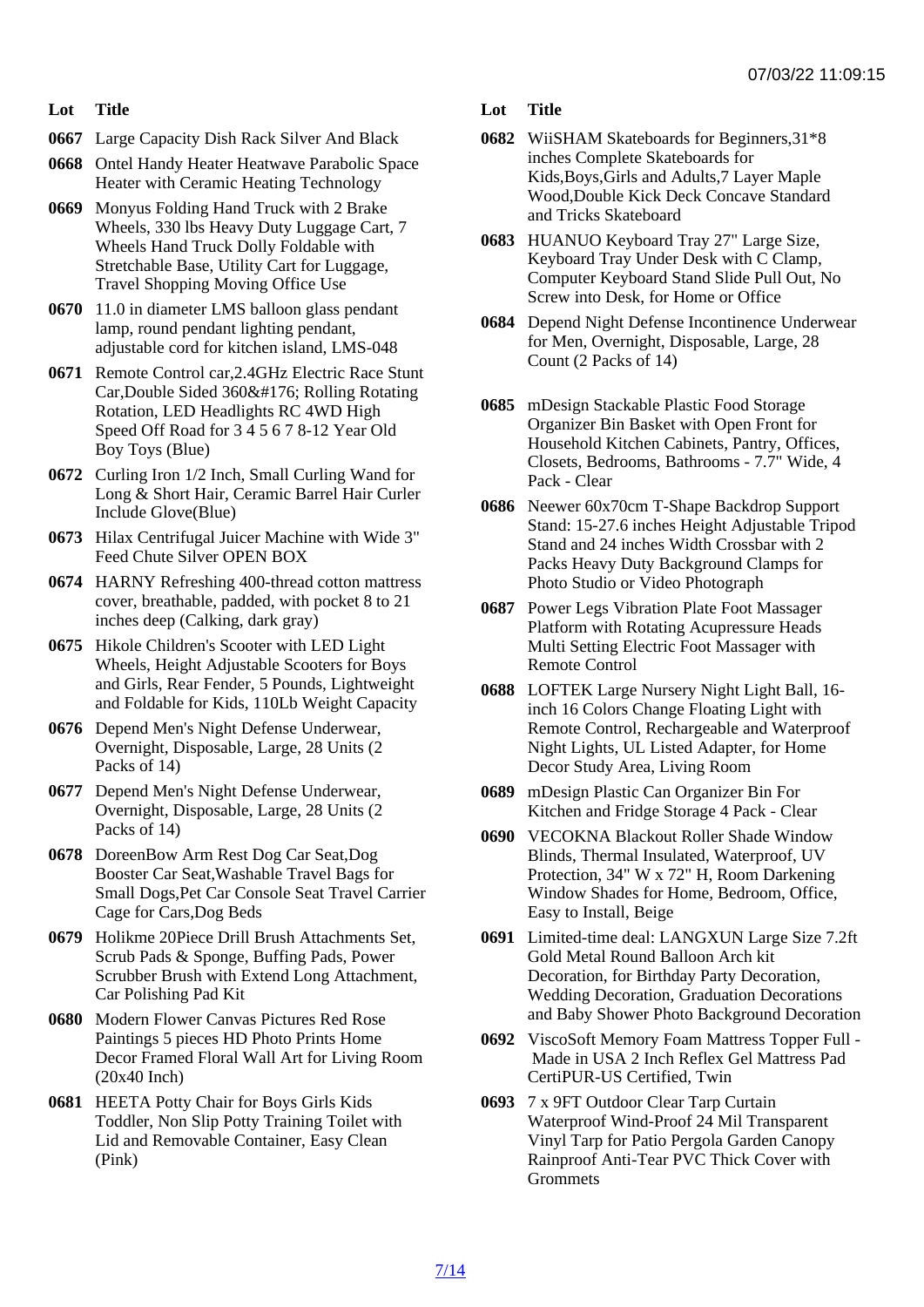- Lot Title
- 0694 MAISON ARTS Bar Height Bar Stool for Kitchen Counter 30" Backless Industrial Stool Modern Upholstered Barstool Countertop Saddle Chair Island Stool,330 LBS Bear Capacity,1 Stool (30 Inch, Grey)
- 0695 FUNARTY 19.69 Inch Fall Wreath Autumn Front Door Wreath with Pumpkins Pinecone Berries
- 0696 FUNARTY 19.69 Inch Fall Wreath Autumn Front Door Wreath with Pumpkins Pinecone Berries
- 0697 Cake Stand Set Cupcake Tower for Graduation Party Dessert Table Wedding Baby Shower Birthday Tea Party Anniversary Antique European Decoration 6Pcs
- 0698 GWAREZ Set of 2 rustic stools with tubular metal base, rustic retro style bar chair, kitchen island stool, easy mounting without backrest, with footrest, 18.5 inches
- 0699 Amagabeli 5 Pcs Large Fireplace Tools Sets Golden Handle Wrought Iron Tool Set and Holder Outdoor Fireset Fire Pit Stand Indoor Tongs Shovel Antique Brush Chimney Poker Wood Stove Hearth Accessories
- 0700 Haton Frosted Privacy Window Film Non Adhesive UV Blocking Removable Glass Covering Opaque Window Sticker Self Static Cling Vinyl Glass Film for Home Office Living Room 35.4 x 78.7 Inches
- 0701 18 Inch LED Ring Light Set Professional Dimmable 5600k Ringlight Ultra Slim Lighting Ring Kit with Tripod Stand for Photo Studio Lighting Portrait YouTube TikTok Video Makeup Live Streaming 55W. Parts Unverified
- 0702 Dahle Vantage 10672 Sel-Healing Cutting Mat, 18"x24", 1/2" Grid, 5 Layers for Max Healing, Perfect for Crafts & Sewing, Black
- 0703 LIOOPET 4 Door Quick Portable Folding Dog Crate Kennel with Mesh Mat for Indoor and Outdoor(Gray,26")
- 0704 ELSKER&HOME 11x22 Diploma Frames with Tassel Holder for 8.5x11 Certificate Document Shadow Box, 4x6 Graduation Photo, Matte Black Frame, Degree Double Mat, Black with Gold Rim
- 0705 Sunco 6 Pack 6 Inch New Construction Light Can, 120-277V, Hard Wired, Air Tight
- 0706 Glass Single Bud Vase Set of 10 Decorative Rustic Flower Vases Small Mini Table Floral Vase Barcelona Style for Home Decor Centerpieces, Events, Vintage Look
- Lot Title
- 0707 LitEnergy A2 Tracing LED Copy Board Light Box, Ultra-Thin Adjustable USB Power Artcraft LED Trace Light Pad for Tattoo Drawing, Streaming, Sketching, Animation, **Stenciling**
- 0708 FORIOUS Kitchen Faucet with Pull Down Sprayer Brushed Nickel, High Arc Single Handle Kitchen Sink Faucet with Deck Plate, Commercial Modern rv Stainless Steel Kitchen Faucets
- 0709 ErGear Keyboard Tray Under Desk, 26.3" (30.7" Including Clamps) x 11.8" Slide-Out Enlarged Keyboard Mouse Holder, Ergonomic Clamp on Computer Drawer Extender, Black
- 0710 Golf Practice Net Golf Hitting Nets with Chipping Target Pockets,10 x 7ft Golf Training Aids Practice Net Set,10 Golf Balls 4 Golf Tees, 3 in 1 Golf Hitting Mat, Indoor and Outdoor Golf Training
- 0711 Round Metal Arch Backdrop Stand 7.2 ft Large Size Golden Circle Wedding Arch, Balloon Arch Holder Kit, Birthday Party Graduation and Baby Shower Photo Background Decoration
- 0712 Airtight Food Storage Containers Set with Lids (24 Pack) for Kitchen and Pantry Organization - BPA Free Kitchen Canisters for Cereal, Rice, Flour & Oats - Free Marker and 23 Labels
- 0713 Restorology Leg Elevation Pillow for Sleeping Supportive Bed Wedge Pillow for Circulation, Swelling, Foot & Knee Discomfort
- 0714 VECOKNA Blackout Roller Shade Window Blinds, Thermal Insulated, Waterproof, UV Protection, 34" W x 72" H, Room Darkening Window Shades for Home, Bedroom, Office, Easy to Install, Beige
- 0715 My First Pack N Play Mattress Pad 26" x 37" x 1.5"
- 0716 Flying Pig Grooming High Velocity Dog & Cat Grooming Dryer
- 0717 Airogym Tall Pedestal Metal Plant Stands, Set of 3 Black Display Rack Nesting End Table Flower Pot Holder Stand Indoor Outdoor, Versatile High Column Rack for Party Balcony Home Living Room Decor
- 0718 Supplying Demand 316202200 832940 Electric Range Oven Stove Bake Element Replacement Model Specific Not Universal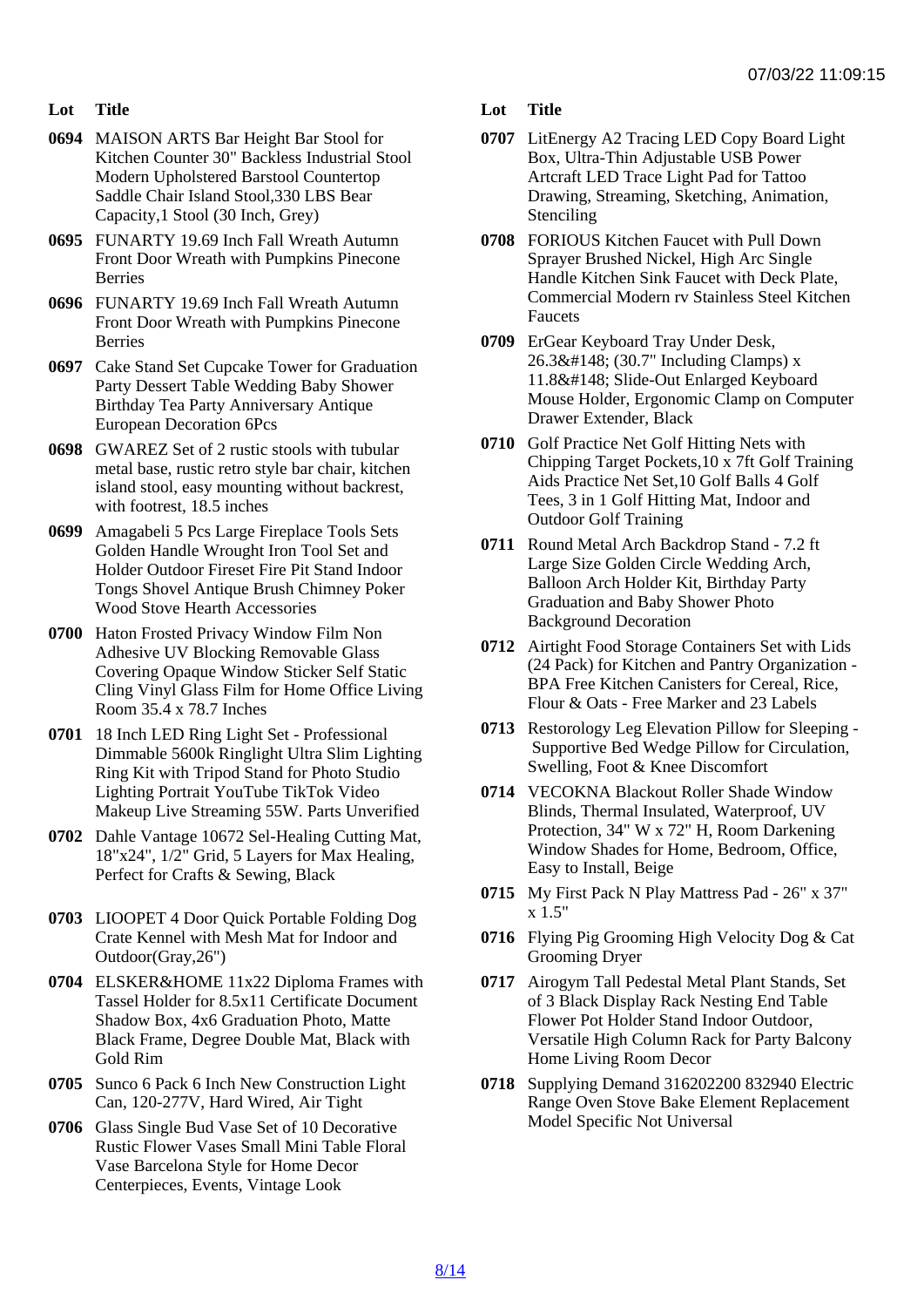- Lot Title
- 0719 IBUYKE Pipe Floating Shelves,37.5" Industrial Pipe Shelves,3-Tier Rustic Wall Mount Bookcase,Metal Bracket Storage Wall Shelf for Bedroom, Kitchen, Living Room, Bathroom GL-TM003. Parts Unverified
- 0720 Decor Wreath, 16" Daisy and Lavender Wreath,Beautiful Artificial Spring and Summer Wreath Garland All Season Wreath Front Door or Home Decoration
- 0721 BAMEOS Floating Shelf,Wall Shelf,Decor Wall Mounted Shelves,Hanging Shelf Set L24xW6 for Kitchen Living,Kitchen,Room Bedroom Bathroom Storage
- 0722 Gibbous Nimbus Large 12.2" Moon Phase Shelf Set (5 PCS) - Moon Shelf Set Moon Decor Crystal Display Shelf - Boho Shelf Decor Moon Shelf Wall Decor - Black Wooden Crescent Moon Crystal Shelf Decor
- 0723 TheWarmHome Fabric Basket Large Storage Bin with Drawstring Cover Basket for Organization and Storage Closet Basket Shoe Basket Linen Basket Decorative Storage Basket(Beige, 20.5L×15.7W×13.8H inch)
- 0724 Vibrant Flower Pearl Orchids Canvas Wall Art Modern Decor 5 Pieces Print Painting White Floral HD Picture Bedroom Living Room Framed Ready to Hang 40x20
- 0725 Flrolove Glass Storage Jars with Stainless Steel Lids For The Kitchen,Set of 6,44 oz
- 0726 Clear Table Top Protector Plastic Wipeable Table Cloth Cover Pad Thick Protective Clear Desk Blotter Mat Cover PVC Vinyl Cloths Accent Bar Dining Tabletop Furniture Pad Waterproof 46 X 84 Inch
- 0727 KYY Foot Massager, Electric Foot Massager Machine . Missing Remote Control
- 0728 funny supply Wooden Baby Gym with 6 Gym Toys Foldable Baby Play Gym Frame Activity Center Hanging Bar Newborn. Parts Unverified
- 0729 2-Step Plastic Kids Step Stool, 110 lb. Load Capacity. Parts Unverified
- 0730 Domax Bamboo Bathroom Shelf 3-Tier Wall Mount Storage Rack Multifunctional Adjustable Layer Free Standing Over Toilet Utility Shelves Living Room Kitchen (White)
- 0731 Modern Bathroom Vanity Light Fixtures ZHUOER 3 Lights Brushed Brass Frame and Milk White Glass Globe Shade Modern Wall Sconce Lighting Bath Vanity Lights Bar Over Mirror (Exclude G9 Bulb). Parts Unverified
- Lot Title
- 0732 Amazer Nickel Shower Curtain Rod 54-90 inches Adjustable Shower Rod Tension Spring Curtain Rod No Drill for Bathroom Bedroom Study Window Closet Doorway, Nickel
- 0733 Bed wedge pillow with memory foam top, stylish jacquard cover | Wedge pillow for sleeping and acid reflux, heartburn and GERD pillow, snoring pillow Standard 7.5 Height (24x24x7.5in)
- 0734 MOUNTAINTOP 80L/55L Backpack with internal structure for hiking for men and women with rain cover (Grey)
- 0735 Folding Shopping Cart, Tri-Wheels Stair Climbing Cart Grocery Utility Cart with Wheel Bearings Stainless Steel Frame and Detachable Waterproof Canvas Bag, Portable Grocery Cart for Easy Storage
- 0736 Cavinal 40" Flying Saucer Tree Swing Set, Kids Indoor Outdoor Round Mat with Adjustable Hanging Tree Straps & Stainless Carabiners, 660lb Weight Capacity, Backyard, Playground, Easy to Install, Blue
- 0737 PurSteam Steam Mop Cleaner 10-in-1 with Convenient Detachable Handheld Unit, Laminate/Hardwood/Tiles/Carpet Kitchen - Garment - Clothes - Pet Friendly Steamer Whole House Multipurpose Use
- 0738 Kufa-Over The Sink Dish Drying Rack, Length (33.4-41.3'') Adjustable Large 2 Tier Stainless Steel Dish Dryer Rack for Kitchen Organizer Storage Space Saver Shelf Utensils Holder Drainer
- 0739 Printer Stand Under Desk Printer Stand Printer Desk-Desktop Printer Stand-Shelf for Desktop 13.6"D x 12.6"W x 9.7"H
- 0740 Sheenive Stadium Seats for Bleacher Wide Padded Cushion Stadium Seats Chairs for Outdoor Bleachers with Leaning Back Support and Shoulder Strap, Perfect for NFL & Baseball Games
- 0741 Inflatable Boxing Training Bag Stand Kid Adult Punching Fight Tumbler Sandbag Children Gym Vent Sack Column Pillar KO PVC 160cm
- 0742 24 x 24 x 24 professional led portable light box
- 0743 PETAFLOP 11x17 Poster Frames Black Wall Mounting Picture Frame for 11x17 inch Poster, Set of 4
- 0744 Castor Oil 64oz | for Hair Health, Eyelashes & Eyebrows | Hexane Free & Cold Pressed | Vegetarian, Non-GMO | By Horbaach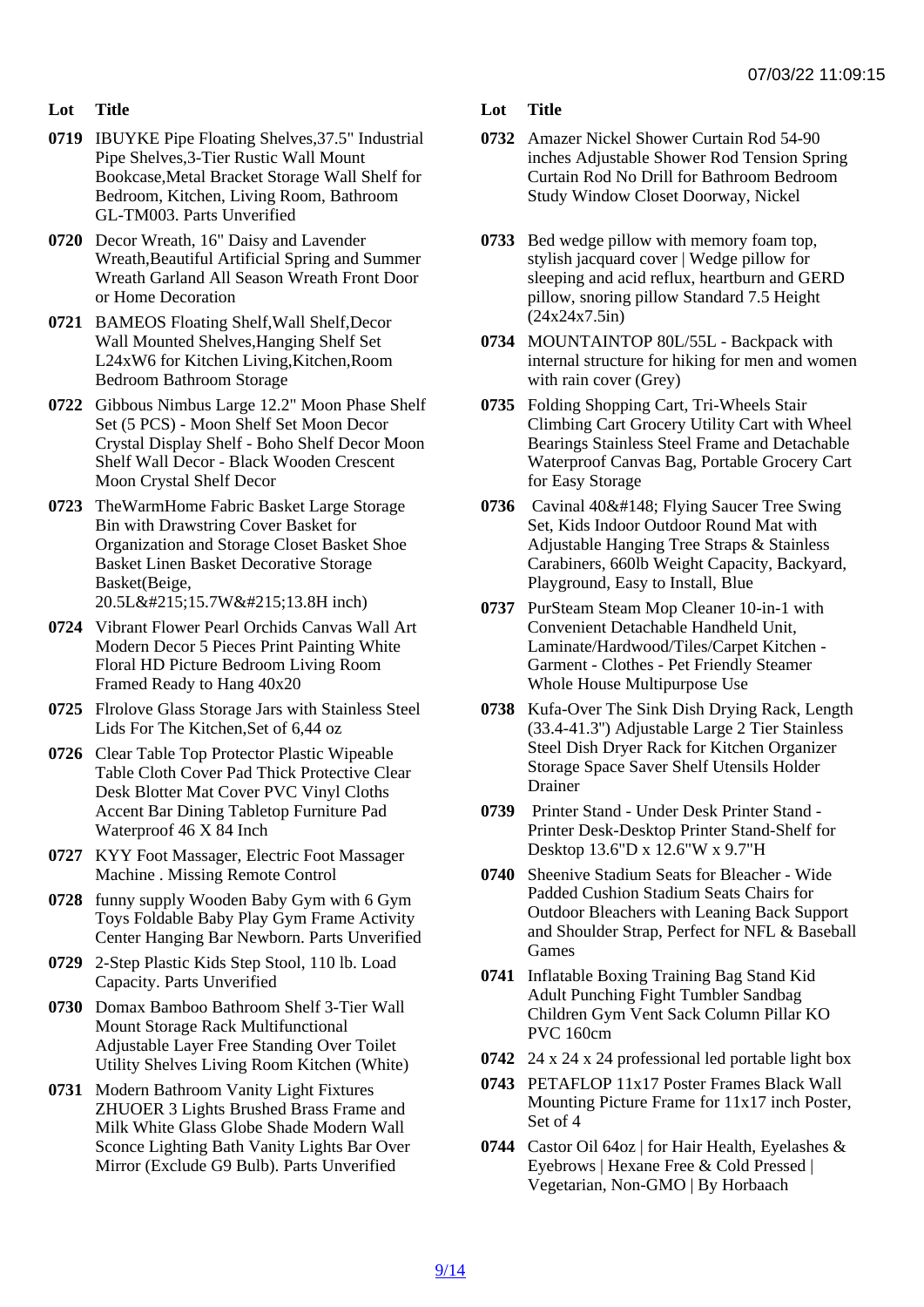- Lot Title
- 0745 Castor Oil 64oz | for Hair Health, Eyelashes & Eyebrows | Hexane Free & Cold Pressed | Vegetarian, Non-GMO | By Horbaach
- 0746 Lunch Bag Backpack, Insulated Cooler Lunch Box Backpack, Extra Large Travel Laptop Backpack TSA Friendly RFID Durable Computer College School Bookbag with USB Port for Women Men Fits 17.3 Inch Laptop
- 0747 Bamboo Luggage Rack
- 0748 mDesign Deep Stackable Plastic Kitchen Storage Organizer Container Bin with Identification Labels & Handles for Pantry, Cabinets, Shelves, Refrigerator, Freezer - BPA Free - 14.5" Long, 4 Pack - Clear
- 0749 Carvapet Soft Fluffy Rugs Faux Fur Sheepskin Area Rug for Bedroom Floor Mat Carpet for Living Room Nursery 4 x 6 Feet,Khaki
- 0750 TZOE Crystal Chandelier, Modern Chandeliers,Flush Mount Chandelier,Ceiling Light Fixture,for Kitchen Foyer Dining Room Bathroom Bedroom Living Room ,9 E12 LED Bulbs Required Height 11 x Width 20. Parts Unverified
- 0751 Kitchen Academy Black 12 Piece Nonstick Cookware Set. Missing Spoons
- 0752 HooTown Shelf Liner Kitchen Cabinet Drawer Mats 45.2 Inch Wide x 8.2 Long, Non Skid EVA Plastic Easy Clean Protector Cover for Counter Top, Desk, Table, Showcase, Gray
- 0753 EnerPlex Premium 2019 Upgraded Dual Pump Luxury King Size Air Mattress Airbed in
- 0754 Eula Round Mirror Metal Frame 20"
- 0755 KES 23.6 Inch Double Towel Bar SUS304 Stainless Steel Bathroom Kitchen Towel Holder Dual Towel Rod Rustproof Wall Mount Brushed Finish, A2001S60-2
- 0756 Wallniture Philly White Floating Shelves for Wall, 23.6" Floating Bookshelf for Kids Room Decor and Nursery Decor, Wall Storage Shelves for Living Room, Kitchen, Bathroom, Set of 2
- 0757 Blue And Grey Throw Blanket 50" x 60"
- 0758 Beluga PRO Arctic Flow Therapy System with Knee Wrap | with Advanced Programmable Digital Timer | 12qt Cooling Reservoir
- 0759 mDesign Large Household Stackable Plastic Food Storage Organizer Bin Basket with Wide Open Front for Kitchen Cabinets, Pantry, Offices, Closets, Bedrooms, Bathrooms - Cube - 7.75" Wide, 2 Pack - Clear
- Lot Title
- 0760 QUNWREATH 18 Inch Fall Wreath, Wreath for Front Door, Hydrangea Wreath, Autumn Wreath, Hello Werath, Wreath for Thanksgiving Autumn Front Door Decoration
- 0761 3D Vortex Opticall Illusion Round Area Trap Trippy Flannel Rugs, Ultra Durable Cool Rugs Black Hole Stereo Vision Zebra Black and White Rugs Non-Slip 3D Visual 31In
- 0762 Bamboo Kitchen Drawer Splitter Organizer, Thomas Grace Homewares, Stackable Deep Drawer Splitter, Spring-Loaded 4-Unit Set, Expandable, Adjustable, Bathroom, Baby Clothes, Cutlery, Trash Drawer
- 0763 Lynk Professional Slide Out Pan Lid Holder Pull Out Kitchen Cabinet Organizer Rack
- 0764 co-z antique bronze 3 double chandelier drum pendant light, convertible Semi-recessed ceiling light with fabric screens and diffuser for kitchen/dining/bedroom island
- 0765 Brightdeco Light Up Happy Birthday Sign LED Marquee Letter Sign Anniversary Party Night Lamp Banquet Props
- 0766 DONYER POWER 1500W electric patio heater, ceiling mount, outdoor or indoor use
- 0767 Antarctic Star Ice Machine Countertop, Portable, Automatic, 9 Ice Cubes Ready in 8 Minutes, Makes 26 Pounds of Ice for 24 Hours, Self-Cleaning, Transparent Home Lid, Bar, Party, Black Color
- 0768 KUTON Wall Mounted Infrared Heater , Outdoor Heater w/Remote, ,IP65 Waterproof Outdoor Heater,Electric Patio Heater 2 Power Setting, Max 5118BTU for Patio, Garage, Timer Setting for in/Outdoor
- 0769 Amazon Basics 18x12 inch Laptop Bag Black Pockets, Strap
- 0770 Glass Food Storage Containers with Lids by Sweetzer and Orange - Set of 4 Kitchen Canisters - Candy, Cookie, Rice and Spice Jars - Sugar or Flour Container - Big and Small Airtight Food Jar for Pantry missing.
- 0771 Neewer Chromakey Black Chromakey White Collapsible Backdrop Collapsible Reversible Background 5'x6.5' Chroma-Key Black/White
- 0772 Serene Valley Kitchen Sink Bottom Grid Stainless Steel 29 11/16" x 15 11/16"
- 0773 Wall-Mounted Floating Folding Desk Table (White) 24" x 16"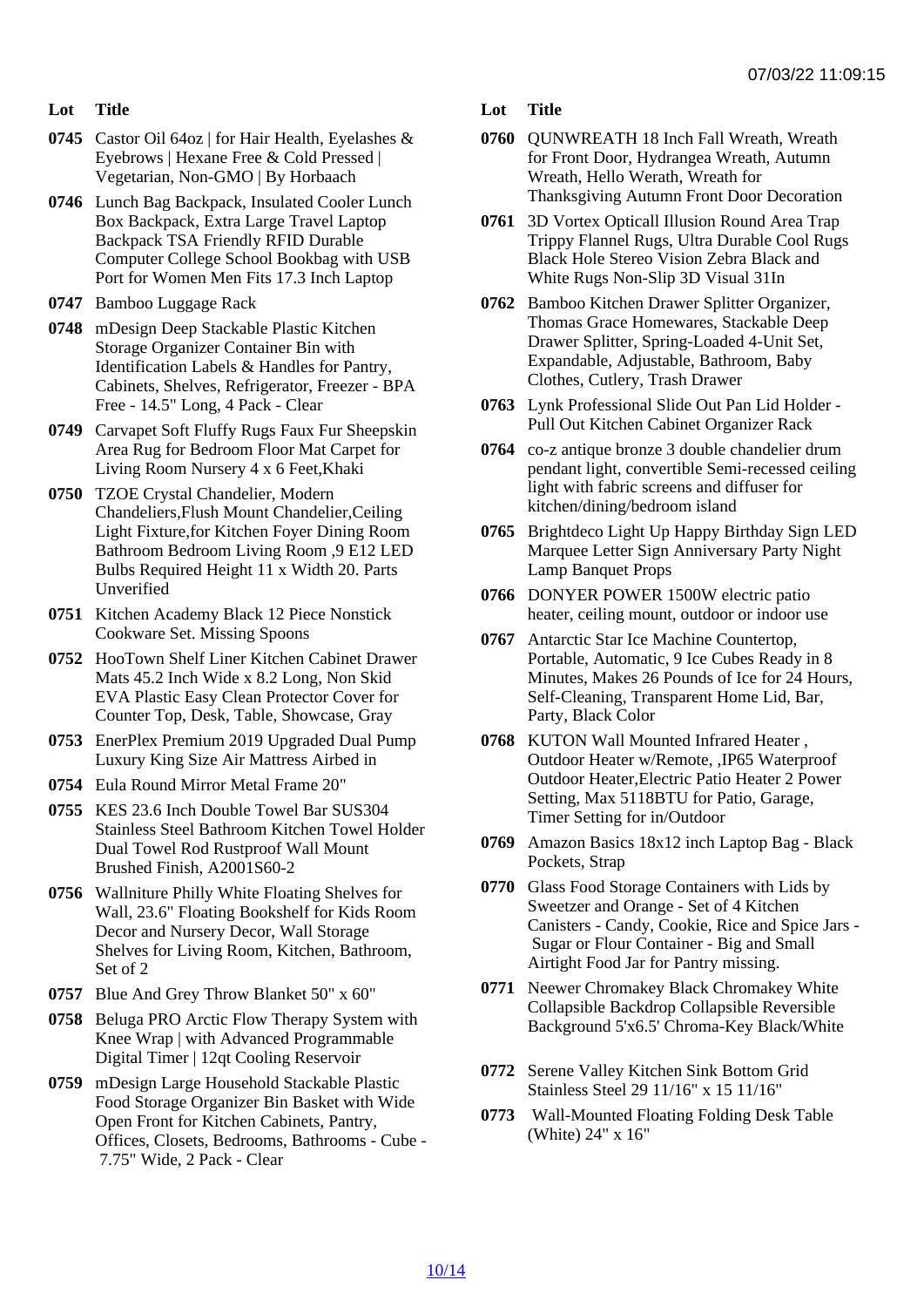- Lot Title
- 0774 Monitor Stand Riser Desk Organizer-Bamboo 2 Tier Laptop Stand with Drawers, Adjustable Desktop Storage Organizer for Computer, Printer, Cellphone-Use in Office,Home/Reduce Neck &Eye Strain(Fawn). Parts Unverified
- 0775 barrina led grow light 6 pack 2ft
- 0776 Wallmaster 2-Pack Heavy Duty Wall Shelf 45 inch-by-15-inch 2x4ft Garage Storage Rack Floating Shelves Max Load 400lb White
- 0777 3 in 1 Baby High Chair Beige
- 0778 APICIZON Round Side Table, White Tray Nightstand Sofa Coffee End Table for Living Room, Bedroom, Small Spaces, Easy Assembly Bedside Table, 15 x 18 Inches
- 0779 SUPVOX Japanese Style Handcrafted Knitted Straw Flat Seat Cushion,Round Padded Room Floor Straw Mat for Outdoor Seat
- 0780 Zampa Dog Playpen Pop Up Portable Playpen for Dogs and Cat, Foldable | Indoor / Outdoor Pen & Travel Pet Carrier + Carrying Case For Small Dogs
- 0781 Jssmst Locking Medicine Box New Version Medical Box with Drugs Storage for Home Use, 11.4 x 8.1 x7.4 Inches, New(MC14020)
- 0782 Veken Electric toilet seat for elongated toilets, heated seat with hot air dryer, night light, selfcleaning double nozzle, afterwash and feminine cleaning, temperature controlled water
- 0783 LED glass chandeliers, modern pendant lamp for dining room, adjustable ceiling lamp with 3 rings, stainless steel, cold white
- 0784 XIPUDA Farmhouse Chandeliers Dining Room Lights, Rustic Pendant Lighting for Kitchen Island Rectangular Chandelier, Metal Solid Ceiling Lights Dining Room Chandelier (Untested)
- 0785 Retractable Indoor/Outdoor Security Gate Grey 86cmX150cm
- 0786 ArtToFrames FRBW26 Photo frame, 1.25 inches wide, 13x13" (Mahogany) 3 Pack
- 0787 AUOON Cat Scratcher Toy, Cat Toy, Scratch pad,Scratching Toy,Post Pad Interactive Training Exercise Mouse Play Toy with Ball
- 0788 AUOON Cat Scratcher Toy, Cat Toy, Scratch pad,Scratching Toy,Post Pad Interactive Training Exercise Mouse Play Toy with Ball
- 0789 Americana Braided Placemat (Set of 6)
- 0790 Americana Braided Placemat (Set of 6)
- 0791 2- Pack KT Tape PRO Black 20 Pre-cut 10 inch Strips Kinesiology Therapeutic Tape

Lot Title

- 0792 2- Pack KT Tape Pro Synthetic Kinesiology Therapeutic Sports Tape, 20 Precut, 10" Strips (Beige)
- 0793 Gold Color Round Placemat For Dining Table Heat-Insulation Non-Slip Pvc Hollow Coaster New Year Table Decoration Accessorie, 6 Pack
- 0794 Easoger 10×10ft Large Beach Canopy, 6.5ft Tall Windproof Beach Tent with 8 Sandbags 4 Poles, Easy Setup UPF50+ Outdoor Beach Shade with 3 Sand Shovels ? 1 Portable Travel Bag, for Beach Camping Fun. Parts **Unverified**
- 0795 Electric Hot Water Heater 110-120V Small Compact Tank Storage,Rv Tr 2.5-3.0 Gallon Trailer , 1.5KW Kitchen Instant Under Sink Counter Cupboard, RV 1 PCs 16" Long 1/2&#148: FIP Stainless Steel Water Hose. Parts Unverified
- 0796 Red Fluffy Living Room Rugs, Furry Area Rug 6' x9' Feet - for Bedroom, Shag Rug for Kids Room, Living Room Decor, Fuzzy Carpet for Nursery, Plush Rug for Game Room, Soft Shaggy Rug for Play Room
- 0797 Soft Abstract Shaggy Rugs Fluffy Bedroom Carpet, Decorative Fuzzy Carpet for Kids Room Nursery Dorm Living Room, Non-Slip Washable Floor Rug for Gift Home Decor, Beige 6x9 Feet
- 0798 FunStick 24" x 200" Beige Concrete Contact Paper Peel and Stick for Countertops Textured Concrete Wallpaper Self Adhesive Industrial Cement Wall Paper for Bedroom Walls Backsplash Furniture Removable
- 0799 25" x 20" Poster Holder
- 0800 BEAU JARDIN Indoor Doormat Super Absorbent Mud Front Door Mat 36"x24" Latex Backing Non Slip for Front Inside Dirt Trapper Mats Cotton Entrance Rug Shoes Scraper Machine Washable Rug Carpet BG064
- 0801 FORIOUS Kitchen Faucet with Pull Down Sprayer, Commercial Spring Kitchen Sink Faucet with Pull Out Sprayer, Single Handle Kitchen faucets with Deck Plate, Brush Nickel
- 0802 FORIOUS Black Kitchen Faucet with Pull Down Sprayer, Commercial Spring Kitchen Sink Faucet with Pull Out Sprayer, Single Handle Kitchen faucets with Deck Plate, Matte **Black**
- 0803 Bamboo Shower Bench & Stool Waterproof Wood Shower Bench with Storage Shelf for Inside Shower(Black)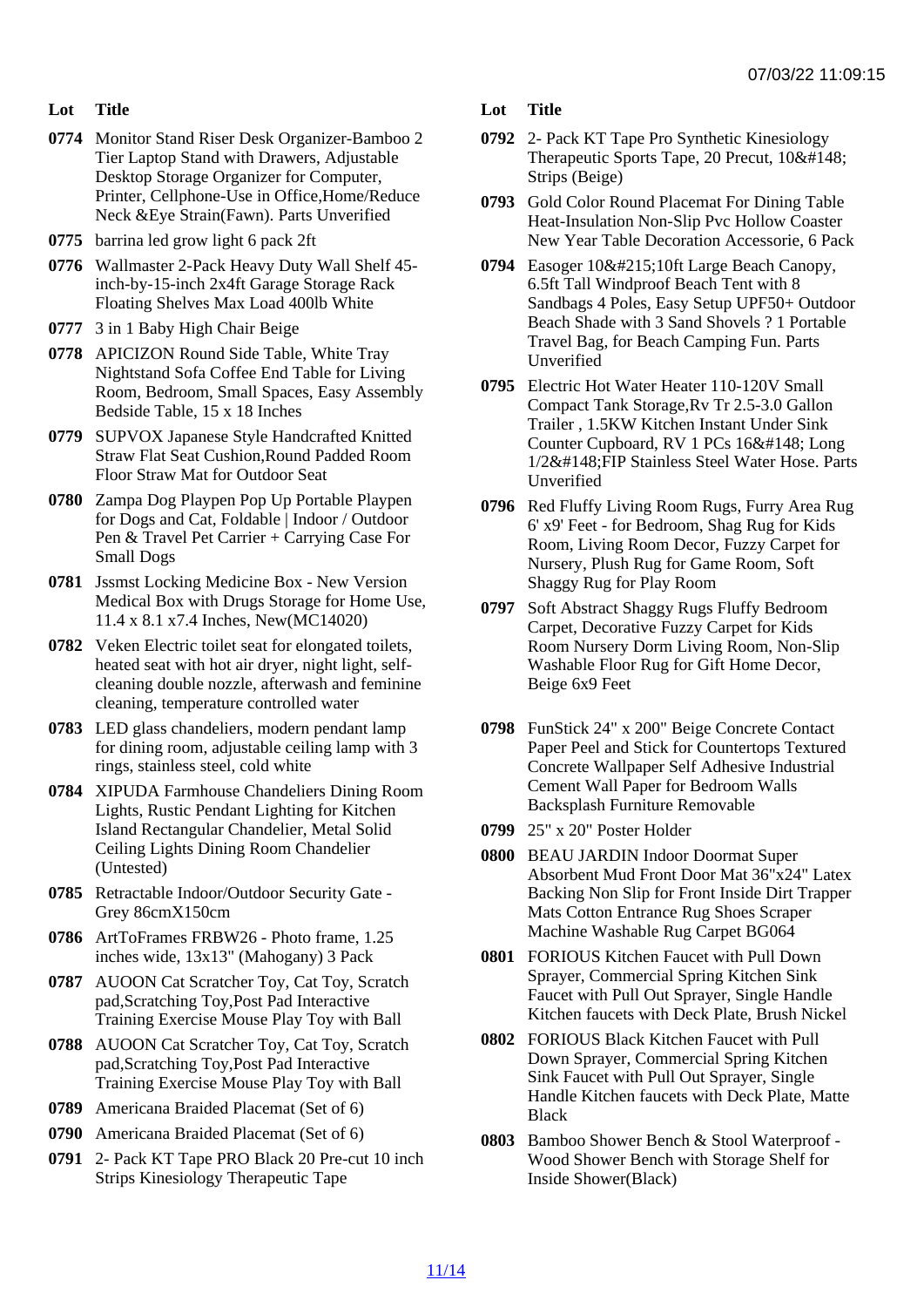- Lot Title
- 0804 Hanging Wood & Hessian Rope Hat Rack Hanging Hat Display Hat Organizer Hot Decor Hat Storage
- 0805 1500 Sq. Ft Dehumidifier for Large Room and Basements, HUMILABS 22 Pints Dehumidifiers with Auto or Manual Drainage, 0.528 Gallon Water Tank with Drain Hose, Intelligent Humidity Control, Auto Defrost, Dry Clothes, 24HR Timer
- 0806 Foldable Utility Cart Folding Portable Rolling Crate Handcart with Durable Heavy Duty Plastic Telescoping Handle Collapsible 4 Rotate Wheels for Travel Shopping Moving Luggage Office Use (Black)
- 0807 EDOW Set of 2 alternative lightweight polyester cushion covers, sofa cushion, cover filling, machine washable (White, 28x28")
- 0808 G4Free Beach umbrella with 68 inch UV ventilation, automatic opening arch, extra large, extra large, windproof, rain shade (Silver/Pink)
- 0809 EnerPlex 83230 16 inch Queen Air Mattress With Built-In Pump, Size Queen - Blue
- 0810 SIHOO Ergonomic office chair, heightadjustable mesh desk chair with lumbar support, 90° folding armrest (grey)
- 0811 FunStick 24" x 200" Beige Concrete Contact Paper Peel and Stick for Countertops Textured Concrete Wallpaper Self Adhesive Industrial Cement Wall Paper for Bedroom Walls Backsplash Furniture Removable
- 0812 Tezituor 5 Feet Giant Teddy Bear Stuffed Animals - Life Size Large Plush Bear with Footprints - Fluffy Hug Plush Gift for Girlfriend Kids, Brown
- 0813 Wooden Balance Beam for Kids Stepping Stones Gymnastics Obstacle Course Montessori Furniture Avrsol Balance Board For Toddler Play Gym - Grey. Parts Unverified
- 0814 YXHARD Outdoor Kitchen Door, 304 Brushed Stainless Steel 24 x 17 Inches Single BBQ Access Door with Vents for Outdoor Kitchen Grilling Station or Commercial BBQ Island
- 0815 Auger Drill bit HiSun 6 Inch Earth Auger Post Hole Digger Auger Garden Auger Spiral Drill Bit for Fence and Planting
- 0816 TOOLITIN Bike Pump with Gauge,High Pressure,Floor Bicycle Pump Compatible with Presta and Schrader Valve,Bike Tire Pump for Road Bike,MTB,Hybrid,Balls
- Lot Title
- 0817 500GSM Heavy Duty Waterproof PVC Tarps, 16 Mil Thick Tarpaulin Canopy with Hemming and Rope Inserting, Stainless Steel Grommets, Tent,Boat,Pool,Trailer and Truck Plastic Tarps Cover 8X10 FT
- 0818 Big Storage Multifunction Travel Wheeled Rolling Backpack Luggage Books Laptop Bag by HollyHOME
- 0819 Senlesen Stainless Steel Bathroom Free Standing Tub Filler Faucet Brushed Nickel Freestanding Bathtub Faucets with Handheld Shower Mixer Taps
- 0820 APRIXIATE Pull Up Bar for Doorway, Chin Up Bar No Screw Installation Strength Training Pull-Up Bars with Automatic Locking, Adjustable Width for Home Gym Exercise Fitness 440 LBS
- 0821 Luxury Bamboo Bathtub Caddy Tray, Yongsenina Premium 1 or 2 Person Bath Tray for Tub, Bath Tub Table with Wine Slots and Bath Book Holder Free Soap Dish - Brown
- 0822 CADeN Camera Backpack Bag Professional for DSLR/SLR Mirrorless Camera Waterproof, Camera Case Compatible for Sony Canon Nikon Camera and Lens Tripod Accessories
- 0823 Antarctic Star Portable Countertop Ice Maker, 48 Pound Automatic in 24 Hours, Compact Ice Cube Machine 24 Cubes Ready in 15 Minutes, for Home Kitchen, Office, Black/White
- 0824 CubiCubi 47" Computer Desk 47" with Small Table and Storage Bag, Rustic Brown Finish
- 0825 CAMPROS tent for 8 people, waterproof and windproof family tent, with 5 large mesh windows, double layer, dividing curtain to separate the rooms, transportable with carrying bag, for all seasons, Blue/Patchwotk (14 x 9 x 6 ft)
- 0826 Sleeping leg pillow hip pain, memory foam pillow for the side, back, stomach sleepers, knee support cushion, wedge orthopedic pillow with washable bamboo cover, reduces pregnancy pain
- 0827 BTSD-home Driveway Markers 36 inch Fiberglass Post Reflective Red Double Sided Driveway Reflectors 8pack
- 0828 DLLT 48W Dimmable Led Flush Mount Ceiling Light with Remote-20 Inch Close to Ceiling Lights Fixture for Bedroom/Living Room/Dining Room Lighting, 3000K-6000K Color Changeable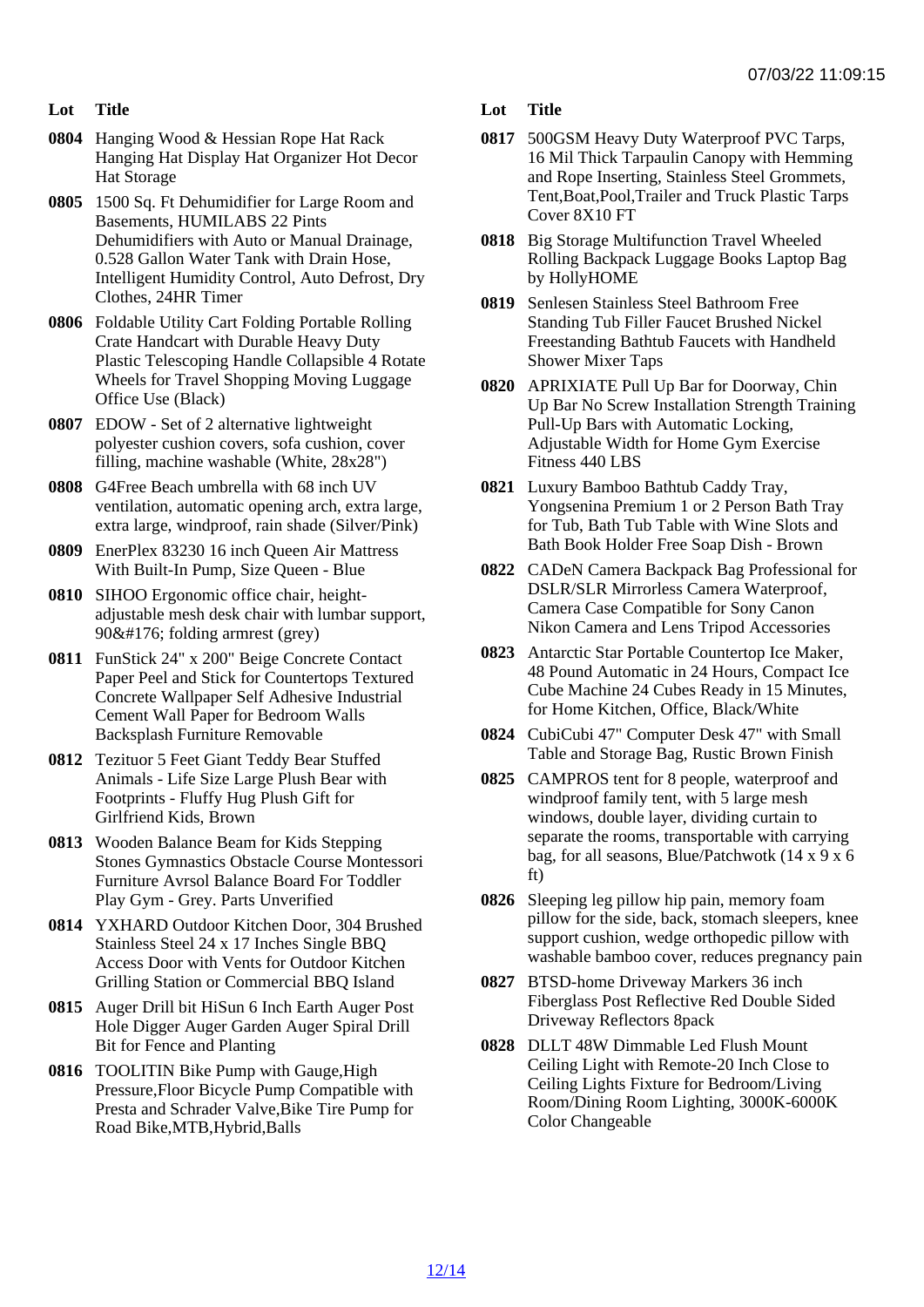- Lot Title
- 0829 JOLLYVOGUE Sleeping pillows, 2 units, bed pillow with closure cover, alternative sleeping pillows with plush fiber filling for back, stomach, for those who sleep on their sides (Standard Size)
- 0830 ZVOX Accuvoice AV157 TV Speaker with Twelve Levels Of Voice Boost
- 0831 Lynk Sliding organizer shelf, professional and removable, to install under the cabinet 14x21"
- 0832 LINSY HOME Nightstands, Wood and Metal End Table, Round Side Table with 2 Shelves for Living Room Bedroom. Parts Unverified
- 0833 DOKIO Portable Foldable 100W 18v Solar Suitcase Monocrystalline , Folding Solar Panel Kit with Controller to Charge 12 Volts Batteries (AGM Lead/Acid Types Vented Gel) RV Camping Boat
- 0834 Doll House, Dollhouse w/ Furniture Pink / Purple Girl Toys | 4 Stories, 11 Rooms w/ 2 Princesses, Slide, Lights, Gifts for 3 4 5 6 7 8 9 10 Year Old Girls Toys(27.6" x 26.8" x 35.8"). Parts Unverified
- 0835 175 Piece Silver Dinnerware Set 25 Guest-50 Silver Lace Plastic Plates-25 Silver Plastic Silverware-25 Silver Plastic Cups-25 Linen Like Silver Paper Napkins, FOCUSLINE Disposable Dinnerware Set
- 0836 Metronic Bubble Mailers 10.5x17- 50 Pack, Self-Seal Bubble Envelopes, Waterproof Bubble Mailer, Padded Envelopes, Mailers Padded for Shipping, Mailing, Packaging for Small Business, White
- 0837 Industrial Touch Lamp with USB Port, 3-Way Dimmable Vintage Lamp, Touch Control Bedside Lamp Iron Pipe Retro Lamp Resin Base Rustic Edison Lamp for Boys Room, Living Room, Office, 6W LED Bulb Included.
- 0838 Väeske Large Sous Vide Container with Lid and Insulating Sleeve | Sous Vide Accessories | Compatible with Anova, Anova Nano, Joule, Instant Pot, Sous Vide Cookers (26 QT)
- 0839 MAXLANDER Cordless String Trimmer / Weed Wacker 10 inch with 1 PCS 20V 2.0Ah Batteries, Detachable Weed Eater with 1 PCS Quick Charger
- 0840 SHAMANDA Brass Kitchen Faucet High Arc Spring Kitchen Sink Faucet with Sprayer Single Handle Hole Pull Down Bar Sink Faucet Brushed Gold, L60001-3
- Lot Title
- 0841 Giftgarden 12x18 Frame Set of 4, 17x23 Poster Frame Matted to Display 18x12 Picture with Mat, 23x17 Print Without Mat, Black
- 0842 Camelmother Hoverboard Seat Attachment Transform Your Hoverboard into Go Kart for Kids or Adults,Adjustable Hoverboard Accessories for Self Balancing Scooter
- 0843 Brown Abstract Canvas Wall Art Painting for Living Room Modern Home Decor HD Print Contemporary Hanging Artwork (W40"x H20", Brown tide)
- 0844 Kanchimi Stair Climber Foldable Trolley Dolly 220 lbs with 50L Bag & Adjustable Rope (Black)
- 0845 Small Mini Folding Luggage Cart
- 0846 Glow Battle: Ninja Edition Game
- 0847 Stone Lain Coupe Dinnerware Set, Service For 4, Black Matte, Matte Black. Parts Unverified
- 0848 Stone Lain Coupe Dinnerware Set, Service For 4, Black Matte, Matte Black
- 0849 St. Patrick' SDay Door Mat, 31.5" x 19.7" Lucky Green Shamrocks Welcome Doormat Floor Mats, Non-Slip Absorbent Washable Door Mats for Kitchen, Balcony, Indoor, Outdoor, Entrance, 2 Pack
- 0850 Adolug Cat Scratch Pad, Cat Scratcher Cardboard with Premium Reversible Scratch Textures Design, Corrugated and Zero Odor Cat Scratcher with Catinp and Mini Toy(3PCS)